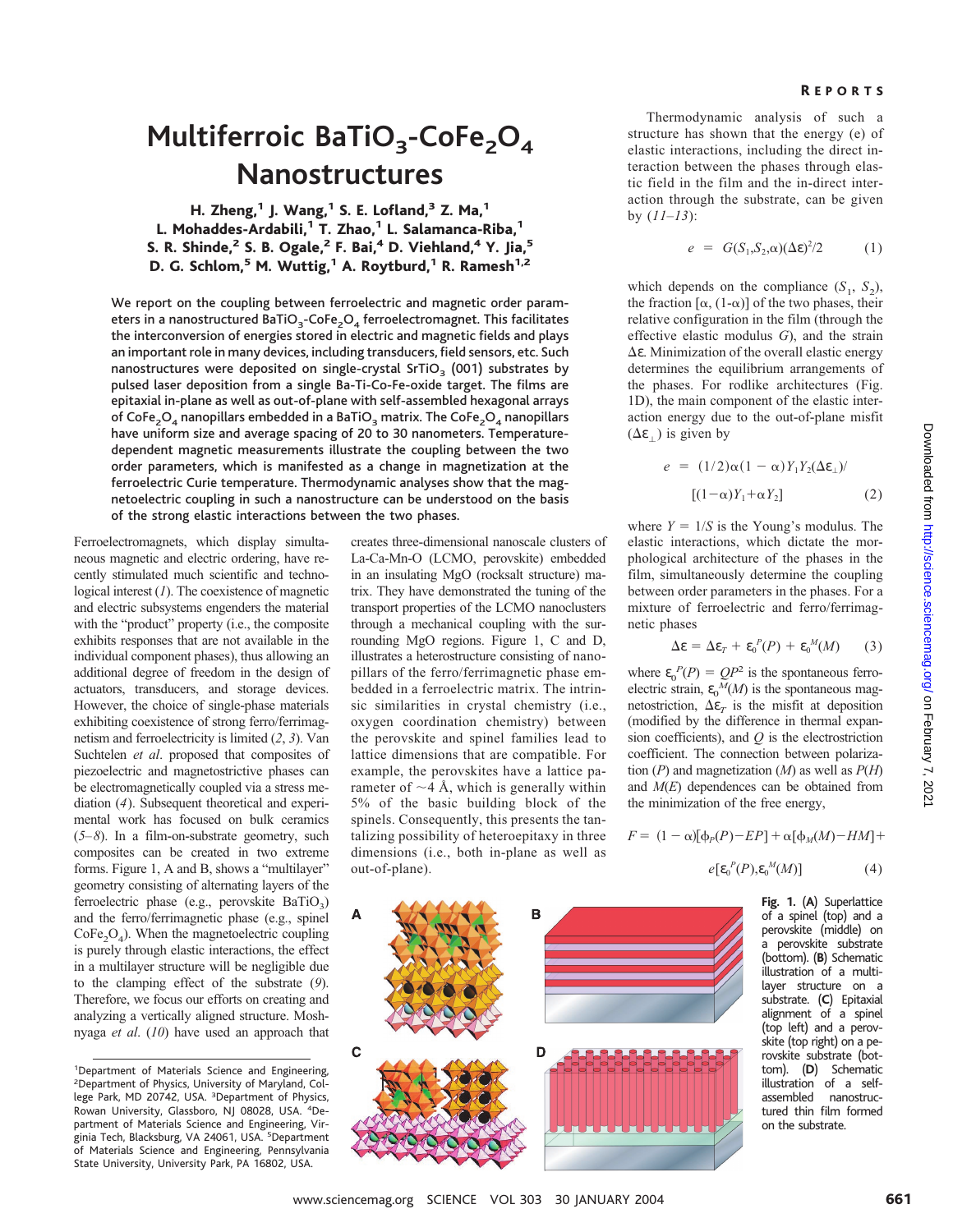where  $\phi_P(\phi_M)$  is the specific free energy of uniform ferroelectrics (ferro/ferrimagnetics); *H* and *E* are magnetic and electric fields. It is clear from Eq. 4 that a strong magnetoelectric coupling requires a strong interphase elastic interaction.

Self-assembled  $BaTiO_3$ -CoFe<sub>2</sub>O<sub>4</sub> nanocomposites were formed from a  $0.65BaTiO<sub>3</sub>$ - $0.35CoFe<sub>2</sub>O<sub>4</sub>$  target by pulsed laser deposition.  $SrRuO<sub>3</sub>$  was chosen as the lattice-matched bottom electrode to enable heteroepitaxy as well as to facilitate electric measurements

**Fig. 2.** (A) X-ray ( $\theta$  - $2\theta$ ) scan showing only the (00*l*) type peaks, corresponding to  $\text{CoFe}_2\text{O}_4$ , BaTiO<sub>3</sub>,<br>SrRuO<sub>3</sub>, and the  $SrRuO<sub>3</sub>$ , SrTiO<sub>3</sub> substrate. (B) AFM topography image of the film showing a quasi-hexagonal arrangement of the  $CoFe<sub>2</sub>O<sub>4</sub>$  nanopillars. (**C**) TEM planar view image showing the  $CoFe<sub>2</sub>O<sub>4</sub>$  nanostructures in the BaTiO<sub>3</sub> matrix. (**D**) Electron diffraction pattern of (C), illustrating the inplane heteroepitaxy between  $CoFe<sub>2</sub>O<sub>4</sub>$  and  $BaTiO<sub>3</sub>$ .

Α

C

(emu/cm<sup>3</sup>)

Ξ



**Fig. 3.** (**A**) Polarization– electric field hysteresis loop showing that the film is ferroelectric with a saturation polarization  $P_s \sim 23 \mu C/cm^2$ . (**B**) Small-signal piezoelectric  $d_{33}$  hysteresis loop for a 50- m-diameter capacitor. (**C**) Out-of-plane (red) and in-plane (black) magnetic hysteresis loops depicting the large uniaxial anisotropy. (**D**) Magnetization versus temperature curve measured at H = 100 Oe, which shows a distinct drop in magnetization at the ferroelectric Curie temperature for the vertically self-assembled nanostructure (red curve); the multilayered nanostructure (black curve) shows negligible change in magnetization.

periodic microstructure, with hexagonal morphological features. Transmission electron microscopy (TEM) studies resolve these hexagonal patterns to be arrays of  $\text{CoFe}_2\text{O}_4$  pillars with 20- to 30-nm diameters embedded in a BaTiO<sub>3</sub> matrix (Fig. 2C). We estimate a CoFe<sub>2</sub>O<sub>4</sub> volume fraction of  $\sim$ 35% from such planar section images. Cross-section TEM reveals that the pillars go through the thickness of the film, and high-resolution images reveal the heteroepitaxy between the  $CoFe<sub>2</sub>O<sub>4</sub>$  and the BaTiO<sub>3</sub> lattices. Plan-view electron diffraction patterns (Fig. 2D), together with cross-section diffraction patterns, resolve the orientation relationship: [100]  $SrTiO<sub>3</sub>$  // [100]  $SrRuO<sub>3</sub>$  // [100]  $BaTiO<sub>3</sub>$  // [100] CoFe<sub>2</sub>O<sub>4</sub>. On the basis of the x-ray diffraction, planar, and cross-section electron diffraction patterns, the three-dimensional (3D) lattice parameters were calculated  $(\pm 0.005 \text{ Å})$  to be  $a = b = 3.99 \text{ Å}, c = 4.04$ Å for BaTiO<sub>3</sub>; and  $a = b = 8.38$  Å,  $c = 8.31$ Å for  $\text{CoFe}_2\text{O}_4$ , indicating that  $\text{CoFe}_2\text{O}_4$ nanopillars have a compressive out-ofplane strain of 0.8%. The change of (001) lattice parameter is due to the vertical heteroepitaxial mismatch between  $CoFe<sub>2</sub>O<sub>4</sub>$ and BaTiO<sub>3</sub>.

Quasi-static ferroelectric measurements demonstrate well-defined ferroelectric hysteresis (Fig. 3A). The polarization values were normalized to the volume fraction of BaTiO<sub>3</sub> ( $\sim$ 65%), yielding a saturation polarization  $(P_s)$  of  $\sim$ 23  $\mu$ C/cm<sup>2</sup>. Piezoelectric measurements reveal a clear hysteresis loop (Fig. 3B) with a maximum value of  $\sim 50$ pm/V (as compared to the value of  $\sim$ 130 pm/V for single-crystal BaTiO<sub>3</sub>). This decrease is primarily due to clamping effects from both substrate and the  $CoFe<sub>2</sub>O<sub>4</sub>$  nanopillars (9). The decrease in  $d_{33}$  at high electric field is a consequence of the field-induced lattice hardening, which is typical of perovskite piezoelectrics. Dielectric measurements, carried out at 100 kHz, show a maximum dielectric constant of 330 to 350 (normalized to the volume fraction of  $BaTiO<sub>3</sub>$ ). Verticaltransport measurement yields a resistivity of  $~0.6 \times 10^9$  ohm cm at zero bias.

Superconducting quantum interference device magnetometry measurements (Fig. 3C) of the nanostructures show a saturation magnetization  $(M<sub>s</sub>)$  of  $\sim$ 350 electromagnetic units/cm<sup>3</sup> (normalized to the volume fraction of  $\text{CoFe}_2\text{O}_4$ ,  $\sim$ 35%). The results show a strong anisotropy between the out-of-plane [001] and in-plane [100] directions. Linear extrapolation of the in-plane magnetization yields a uniaxial anisotropy field of  $\sim$ 35 kOe. Calculation of the shape anisotropy (*15*) (based on the experimentally observed aspect ratio of  $\sim$  10 and the measured saturation magnetization of 350 emu/cm<sup>3</sup>) yields an anisotropy field of  $H_{shape} \sim 2.1$  kOe, which is significantly smaller than the experimentally observed value. Because no magne-

(14). X-ray  $(\theta - 2\theta)$  scans reveal the high degree of crystallographic orientation in the nanostructure. In addition to the (00*l*) peaks from the  $SFRuO<sub>3</sub>$  bottom electrode and the  $SrTiO<sub>3</sub>$  substrate, we observe only diffraction peaks that can be assigned to (00*l*)-oriented spinel  $\text{CoFe}_2\text{O}_4$  and perovskite BaTiO<sub>3</sub>, respectively (Fig. 2A). This suggests that the film has spontaneously separated into two phases during growth. Atomic force microscopy (AFM) images (Fig. 2B) show an interesting pattern that consists of a nearly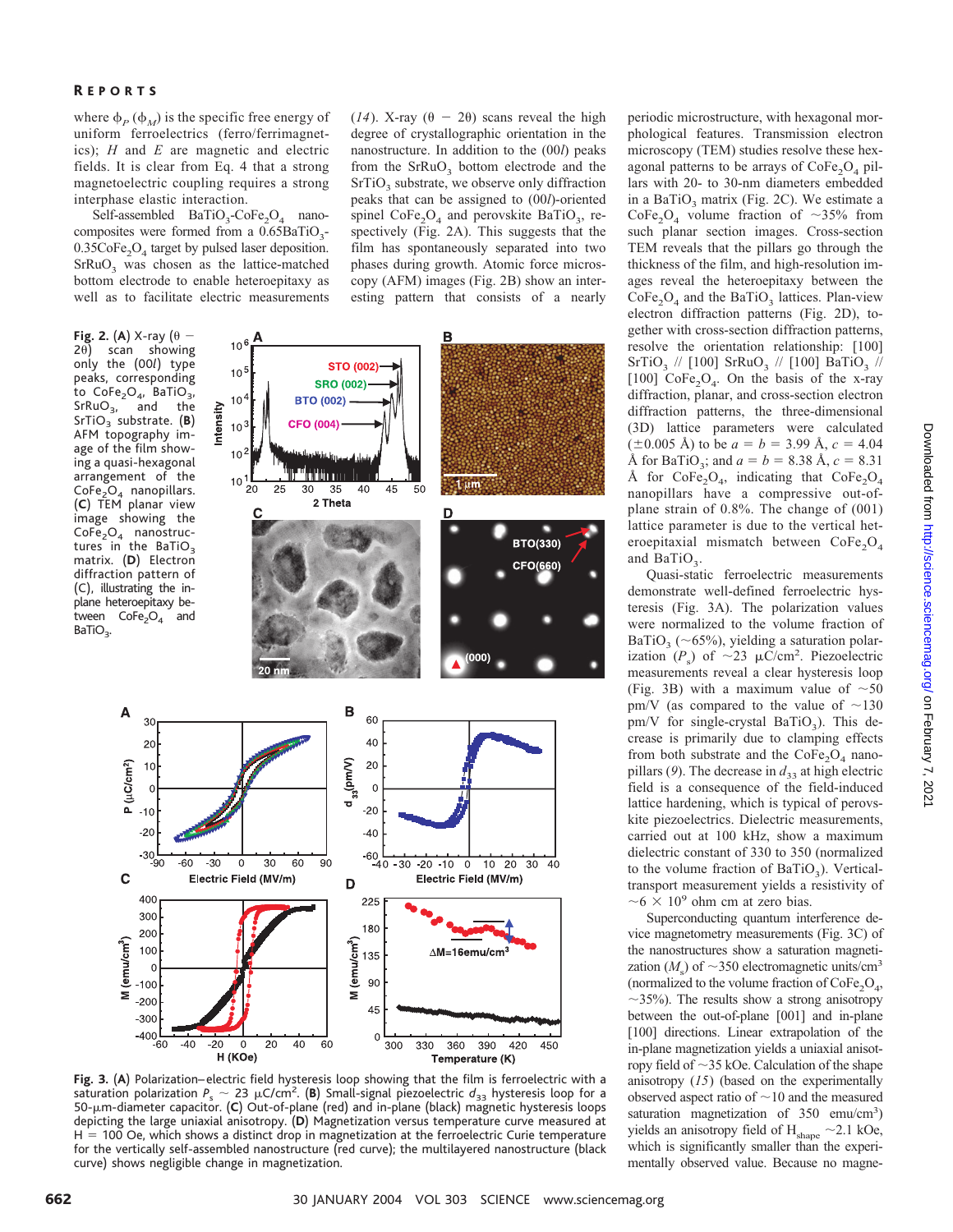#### R EPORTS

tocrystalline anisotropy is expected between [001] and [100] directions for  $\text{CoFe}_2\text{O}_4$ , the experimentally measured magnetic anisotropy should arise primarily from the magnetoelastic coupling. The first source of stress is the mismatch between the  $CoFe<sub>2</sub>O<sub>4</sub>$  and BaTiO<sub>3</sub> lattices at the growth temperature ( $\Delta \varepsilon_{\rm T}$ ). Highresolution TEM images (fig. S1) show that part of this mismatch is accommodated by the formation of interface dislocations. The second source of stress is the lattice distortion in the  $\text{CoFe}_2\text{O}_4$  as a consequence of the cubic-tetragonal structural distortion in the BaTiO<sub>3</sub> matrix below the ferroelectric Curie temperature  $[\varepsilon_0^P(P)]$ . This contribution decreases the compression along the axis of the  $CoFe<sub>2</sub>O<sub>4</sub>$  nanopillar. This compressive strain in the CoFe<sub>2</sub>O<sub>4</sub> lattice can be related to the magnetic anisotropy through its magnetostrictive effect. The stress in the CoFe<sub>2</sub>O<sub>4</sub> is given by  $\sigma_{001} = Y \varepsilon_{001}$ , in which *Y* is Young's modulus  $[\sim]141.6$  GPa (*16*)] and  $\epsilon_{001}$  is the strain along the [001] direction. The magnetoelastic energy associated with it is e  $-3\lambda_{001}\sigma_{001}/2$ , where  $\lambda_{001}$  is the magnetostriction coefficient of CoFe<sub>2</sub>O<sub>4</sub> [taken to be  $\lambda_{001}$  ~  $-350 \times 10^{-6}$  (16)], leading to a magnetoelastic anisotropy energy of  $5.95 \times 10^6$  erg/cm<sup>3</sup>. The anisotropy field is given by  $H<sub>stress</sub>$  =  $2e/M_s = 34$  kOe, which is comparable to our experimentally observed value of  $\sim$ 35 kOe.

Results of temperature-dependent magnetization measurements (Fig. 3D, red curve) show coupling between the electric and magnetic order parameters in the self-assembled nanostructure. This is manifested as a distinct drop in the magnetization of  $\sim 16$  emu/cm<sup>3</sup>  $(\sim 5\%$  of magnetization at a 100-Oe external field) around the ferroelectric Curie temperature  $(T_c \sim 390 \text{ K})$ . At temperatures higher than  $T_c$ , the CoFe<sub>2</sub>O<sub>4</sub> is compressed due to the lattice mismatch with BaTiO<sub>3</sub>. For  $T <$  $T_c$ , the tetragonal distortion in the BaTiO<sub>3</sub> lattice decreases this compression in the  $CoFe<sub>2</sub>O<sub>4</sub>$ . Because  $CoFe<sub>2</sub>O<sub>4</sub>$  has a negative magnetostriction, it results in a reduction of the moment, as observed in our experiments. The change of magnetization near  $T_c$  can be estimated as  $\Delta M/M \propto QP^2Y(d\lambda)$ *dM*)/*M* from a minimization of free energy (Eq. 4). However, quantitative estimation is difficult due to a lack of information about temperature dependence of  $\lambda_{001}(M)$ . For comparison, the temperature dependence of magnetization at 100 Oe (black curve in Fig. 3D) for a  $\text{CoFe}_2\text{O}_4\text{-BaTiO}_3$  multilayer sample with a layer thickness of  $\sim$ 30 nm shows negligible change around the ferroelectric Curie temperature. This can be understood as a consequence of the in-plane piezo-deformation in the multilayer structure being clamped by the substrate, thus precluding any deformation in the magnetic layer. This also proves that the coupling is dominated by elastic interactions in twophase nanostructures.

In summary, an epitaxial  $CoFe<sub>2</sub>O<sub>4</sub>$ -BaTiO<sub>3</sub> ferroelectromagnetic nanocomposite was made by a simple self-assembly technique. This system shows a strong coupling of the order parameters through the heteroepitaxy of the two lattices. This approach is general—we have been able to create similar structures of other spinel-perovskite systems such as cobalt ferrite/bismuth ferrite and cobalt ferrite/lead titanate—and as such should impact a broad range of materials research.

#### **References and Notes**

- 1. N. A. Hill, *Annu. Rev. Mater. Res.* **32**, 1 (2002).
- 2. F. A. Smolenskiı˘, I. E. Chupis, *Sov. Phys. Usp*. **25**, 475 (1982).
- 3. J. Wang *et al*., *Science* **299**, 1719 (2003).
- 4. J. Van Suchtelen, *Philips Res. Rep.* **27**, 28 (1972). 5. R. E. Newnham, S. Trolier-McKinstry, *J. Appl. Crystallogr.* **23**, 447(1990).
- 6. J. Van Den Boomgaard, A. M. J. G. van Run, J. Van Suchtelen, *Ferroelectrics* **14**, 727 (1976). 7. M. I. Bichurin, V. M. Petrov, Yu. V. Kiliba, G. Srinivasan,
- *Phys. Rev. B* **66**, 13404 (2002). 8. J. Ryu, S. Priya, K. Uchino, H. E. Kim, *J. Electroceramics*
- **8**, 107(2002).
- 9. K. Lefki, G. J. M. Dormans, *J. Appl. Phys.* **76**, 1764 (1994).
- 10. V. Moshnyaga *et al*., *Nature Mater.* **2**, 247(2003).
- 11. A. L. Roitburd, *Phys. Status Solidi A* **37**, 329 (1976).
- 12. A. L. Roytburd, *J. Appl. Phys.* **83**, 228 (1998).
- 13. A. G. Khachaturyan, *Theory of Structural Transforma-*
- *tions in Solids* (Wiley, New York, 1993). 14. Materials and methods are available as supporting material on *Science* Online.
- 15. R. M. Bozorth, *Ferromagnetism* (IEEE Press, Piscataway, NJ, 1993).
- 16. V. J. Folen, in *Landolt-Börnstein*, vol. 3, part 4b, Magnetic *and Other Properties of Oxides and Related Compounds*, K.-H. Hellwege, A.M. Hellwege, Eds. (Springer, Berlin, Heidelberg, New York, 1970), pp. 366–393.
- 17. The work at the University of Maryland is supported by the NSF–Materials Research Science and Engineering Centers under contract DMR-00-80008, and Office of Naval Research–Multidisciplinary University Research Initiative under contract N000140110761. The work at Rowan University is supported by the New Jersey Commission on Higher Education.

#### **Supporting Online Material**

www.sciencemag.org/cgi/content/full/303/5658/661/  $DC1$ 

Materials and Methods Fig. S1 References

1 December 2003; accepted 22 December 2003

# **Crosstalk Between the EGFR and LIN-12/Notch Pathways in** *C. elegans* **Vulval Development**

### Andrew S. Yoo,<sup>1</sup>\* Carlos Bais,<sup>2</sup>\* Iva Greenwald<sup>2</sup>†

The *Caenorhabditis elegans* vulva is an important paradigm for cell-cell interactions in animal development. The fates of six vulval precursor cells are patterned through the action of the epidermal growth factor receptor–mitogenactivated protein kinase (EGFR-MAPK) inductive signaling pathway, which specifies the 1° fate, and the LIN-12/Notch lateral signaling pathway, which specifies the 2° fate. Here, we provide evidence that the inductive signal is spatially graded and initially activates the EGFR-MAPK pathway in the prospective 2° cells. Subsequently, this effect is counteracted by the expression of multiple new negative regulators of the EGFR-MAPK pathway, under direct transcriptional control of the LIN-12–mediated lateral signal.

The six vulval precursor cells (VPCs) are consecutively numbered P3.p to P8.p (Fig. 1A). Each VPC has the potential to adopt one of three fates, termed 1°, 2°, or 3°. Descendants of the 1° and 2° cells constitute the vulva; the 3° cell daughters join the major hypodermal syncytium. Vulval development [reviewed in (*1*)] is initiated when LIN-3, an EGF-like signal produced by the gonad, activates the EGFR homolog LET-23 in the central VPC, P6.p. Activated LET-23, by means of a canonical Ras-MAPK cascade, causes P6.p to adopt the

1° fate and transcribe genes encoding the lateral signal (*2*). The lateral signal activates the receptor LIN-12/Notch in the two neighboring VPCs, P5.p and P7.p, causing them to adopt the 2° fate. Without activation of either the inductive or lateral signaling pathways, P3.p, P4.p, and P8.p adopt the 3° fate, believed to be as a result of inhibitory influences from the hypodermal syncytium.

Genetic and cell-ablation experiments have led to different models of inductive signaling (*1*). One model proposes that the inductive signal forms a morphogen gradient from the anchor cell, such that a high level of inductive signal causes the 1° fate, whereas a lower level helps specify the 2° fate (*3*). An alternative model proposes that VPC patterning is achieved by "sequential induction," such that the inductive signal activates LET-23 only in P6.p, leading to a lateral signal that then induces P5.p and P7.p to adopt the 2°

<sup>1</sup>Integrated Program in Cellular, Molecular, and Biophysical Studies, <sup>2</sup>Department of Biochemistry and Molecular Biophysics, Howard Hughes Medical Institute, Columbia University, College of Physicians and Surgeons, 701 West 168th Street, Room 720, New York, NY 10032, USA.

<sup>\*</sup>These authors contributed equally to this work. †To whom correspondence should be addressed. Email: greenwald@cancercenter.columbia.edu